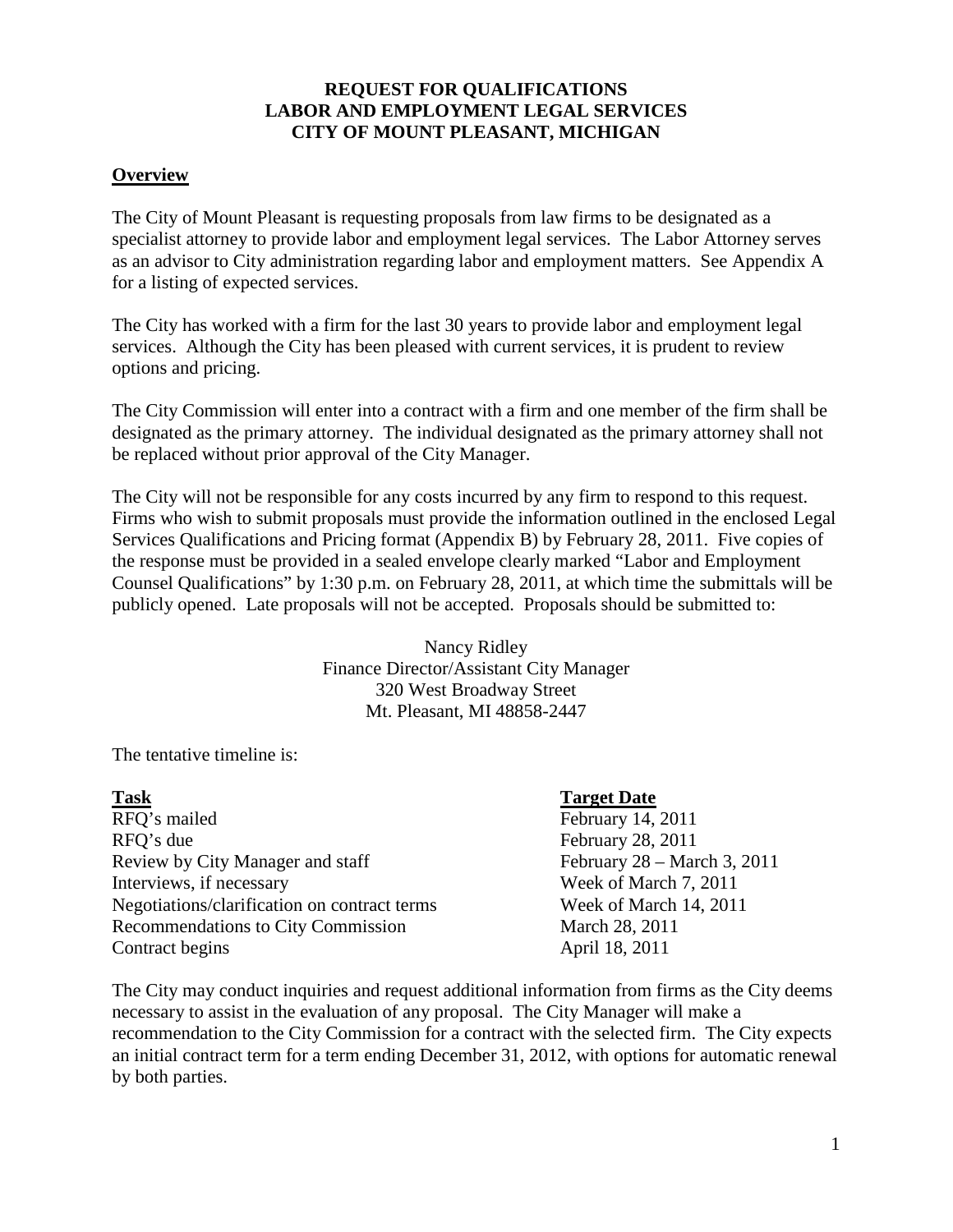The City reserves the right to accept or reject any proposal submitted and/or negotiate terms with firms who submit proposals. The City reserves the right to select the firm that best meets the needs of the City in the sole judgment of the City and the selection will be based on experience, qualifications and/or economic benefit to the City.

All questions must be in writing and directed to:

Nancy Ridley Finance Director/Assistant City Manager 320 West Broadway Street Mt. Pleasant, MI 48858-2447 [nridley@mt-pleasant.org](mailto:nridley@mt-pleasant.org) 989-779-5366 989-773-4691 (fax)

# **Minimum Qualifications**

All attorneys assigned to work on City legal matters shall, at a minimum, possess the following:

- A juris doctorate degree from an American Bar Association accredited college or university.
- A valid license to practice law within the state of Michigan.
- A minimum of five (5) years experience in municipal labor and employment matters.

# **Information About The City of Mount Pleasant**

- The City operates under a Council-Manager form of government.
- Has a 2000 census population of 25,946.
- Is home to Central Michigan University.
- Is 7.9 square miles.
- Provides a full range of municipal services including airport, water and sewer.
- Has a general fund budget of \$10.8 million and the budget across all funds is \$26.7 million.

The City has:

- 120 full-time employees (both union and non-union).
- 16 paid on call firefighters.
- Numerous part-time/seasonal/ temporary employees.
- Four unionized employee groups
	- o COAM (Police Command Officers)
	- o FAOM (Firefighters)
	- o POAM (Police Officers), and
	- o TPOAM (DPW and Office Professionals)
- A Paid On Call Firefighter Association
- An Act 345 retirement program for police and fire employees.

The employees covered by collective bargaining and association agreements comprise 74% of the workforce.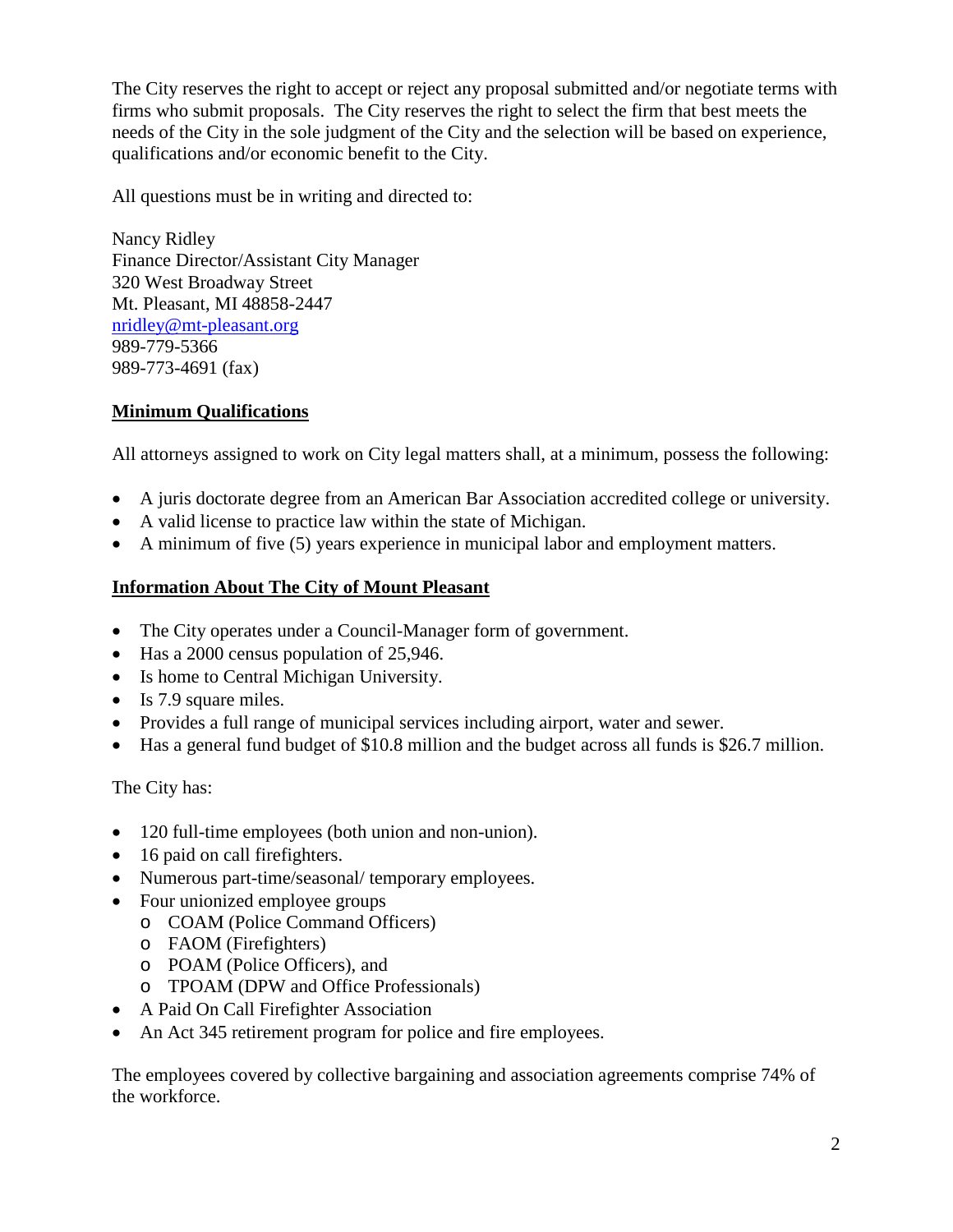## **APPENDIX A: SCOPE OF SERVICES**

The firm shall provide all labor and support necessary to manage the workload in order to complete all assignments in a timely manner. This includes office facilities, support staff, legal research options, supplies and equipment. The City anticipates the proposals will identify a primary attorney who completes the labor and employment counsel matters and maintains the centralized responsibility for assisting attorneys and support staff.

### **Labor and Employment Counsel**

The successful firm must have significant experience in representing Michigan municipalities and/or other public entities in general labor and employment matters. The successful firm will provide the City with legal guidance relating to, but not necessarily limited to:

- Routine consultation with the Human Resources Director or City administration regarding employment matters.
- Preparing and/or reviewing employment-related contracts, agreements, policies, procedures and other documents of the City.
- Performing legal research and advisory opinions as needed.
- Rendering advice concerning potential employment-related claims against the City by employees, former employees, or regulatory agencies.
- Representing the City in labor and employment matters in court and other administrative forums.
- Participating in union negotiations when requested.
- Represent the City in mediation and arbitration matters.
- Notifying the City of changes in labor and employment law or state regulations, as well as court decisions that may impact the City.
- Attending meetings as requested by the City.
- Providing monthly billing statements to the Human Resources Director for work performed under the agreement.

### **Estimated Workload**

The City does not guarantee a set workload and/or billable hours. However, to provide assistance in the development of a proposal, in calendar years 2009 and 2010, the City received 60-70 hours of service. Neither year included any major negotiation or other legal assistance.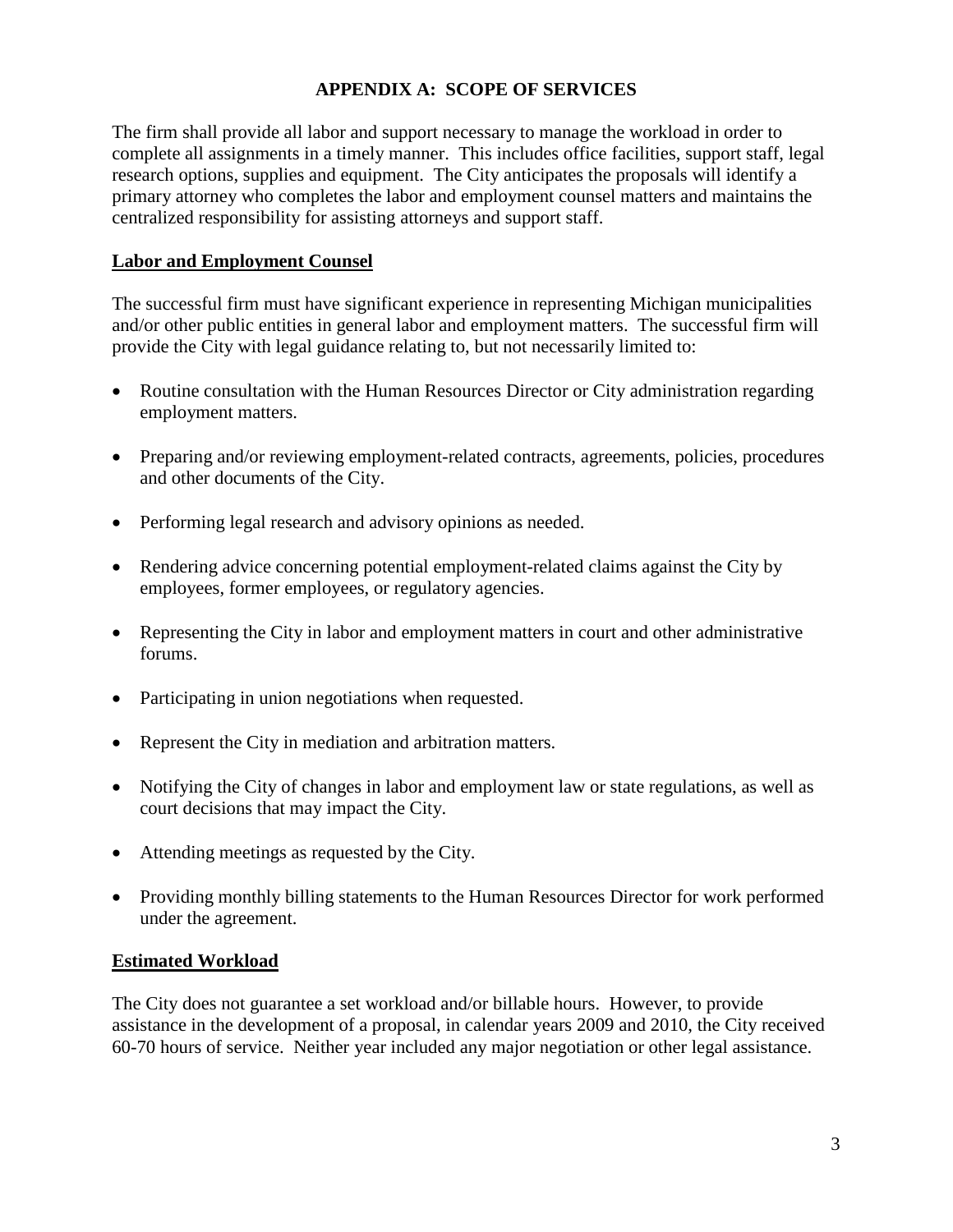# **APPENDIX B: LEGAL SERVICES QUALIFICATIONS AND PRICING**

- 1. Firm Name
	- a. Years in business
- 2. Offices
	- a. Office location where the majority of the work will be performed
	- b. Name and address of parent firm, if applicable
- 3. Personnel
	- a. Principal contact (name, phone number, e-mail) of firm
	- b. Proposed personnel for legal services to be provided. Please provide the specific name of the attorney assigned to the City and attach a current resume including information regarding the amount of municipal experience the attorney has; amount of experience as a lead negotiator; and experience with binding arbitration
	- c. Names of other key personnel who will be used for City business
	- d. Total number of licensed attorneys at the office listed in 2a. above
	- e. Total number of all staff at the office listed in 2a. above
- 4. Does the firm have adequate staff to handle another municipal client or will staff need to be hired?
- 5. Experience: Provide a short narrative (no more than five pages) detailing experience in labor and employment law including area of expertise.
- 6. List specific reasons (no more than two pages) your firm should be considered by the City of Mount Pleasant for legal representation related to employment and labor matters.
- 7. Provide five or more municipal references from prior or current clients, including contact name and telephone number.
- 8. Disclosure of any clients or interests that may reasonably be foreseen to constitute a potential conflict of interest when representing the City, such as other local governments, unions, etc.
- 9. Describe how your firm will handle the day-to-day activities of this contract.
- 10. Provide evidence of a comprehensive liability and worker's compensation insurance policy for all staff assigned to work for the City.
- 11. Note any exceptions or deviations to the required scope of services outlined in Appendix A.
- 12. During the past five years, has the firm had any Bar Association complaints filed against it? If so, please explain.
- 13. Has the firm been in bankruptcy, reorganization or receivership in the last five years?